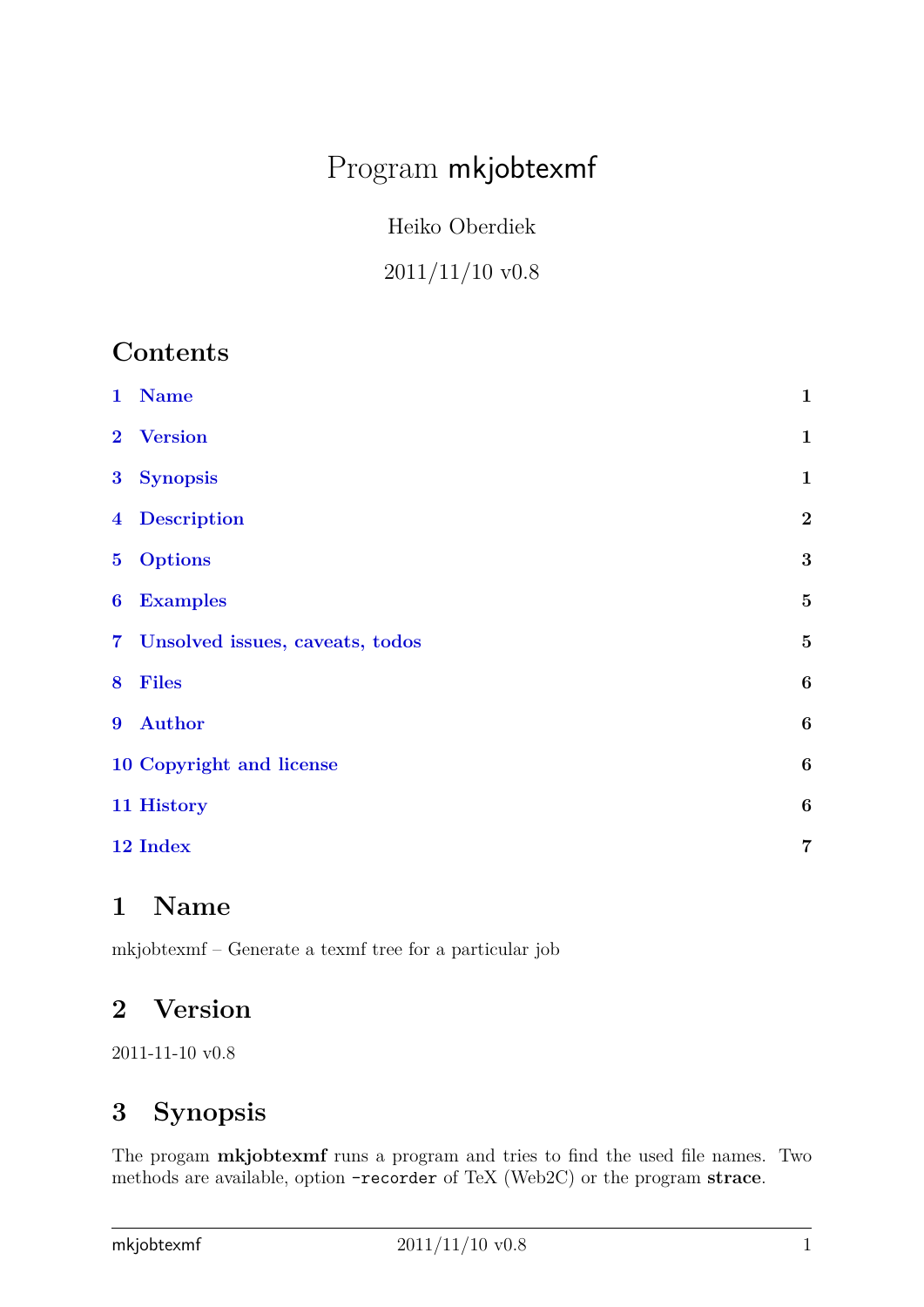<span id="page-1-1"></span>Then it generates a directory with a texmf tree. It checks the found files and tries sort them in this texmf tree.

It can be used for archiving purposes or to speed up following TeX runs.

mkjobtexmf [options]

This runs TeX that can be configured by options. Both methods for getting the used file names are available.

mkjobtexmf [options] -- <cmd> [args]

The latter form runs program *cmd* with arguments *args* instead of TeX. As method only program **strace** is available.

Options:

| --jobname <name></name>           | Name of the job (mandatory).              |
|-----------------------------------|-------------------------------------------|
|                                   | Usually this is the TeX file              |
|                                   | without extension                         |
| --texname <file></file>           | Input file for TeX. Default is the        |
|                                   | job name with extension '.tex'            |
| --texopt <option></option>        | Option for TeX run                        |
| --destdir <directory></directory> | Destination directory,                    |
|                                   | default is ' <jobname>.mjt'</jobname>     |
| --output                          | Add also output files                     |
| --strace                          | Use strace instead of TeX's               |
|                                   | option -recorder                          |
| $-$ copy                          | Copy files instead of creating            |
|                                   | symbol links                              |
| $-\text{-flat}$                   | Junk paths, do not make directories       |
|                                   | inside the destination directory          |
| $-$ (no)texhash                   | Run texhash, use --notexhash for MiKTeX   |
| --exclude-ext <ext></ext>         | Exclude files with extension <ext>.</ext> |
| --cmd-tex <cmd></cmd>             | Command for the TeX compiler              |
| --cmd-kpsewhich <cmd></cmd>       | Command for kpsewhich                     |
| --cmd-texhash <cmd></cmd>         | Command for texhash                       |
| --cmd-strace <cmd></cmd>          | Command for strace                        |
| --verbose                         | Verbose output                            |
| $-\text{help}$                    | Brief help message                        |
| $-$ man                           | Full documentation                        |
| --version                         | Print version identification              |

## <span id="page-1-0"></span>**4 Description**

### **Running the program**

First **mkjobtexmf** runs a program, usually TeX. The TeX compiler is configured by option --cmd-tex. Option --texname can be used, if the file name extension differs from *.tex*:

mkjobtexmf --jobname foo --texname foo.ltx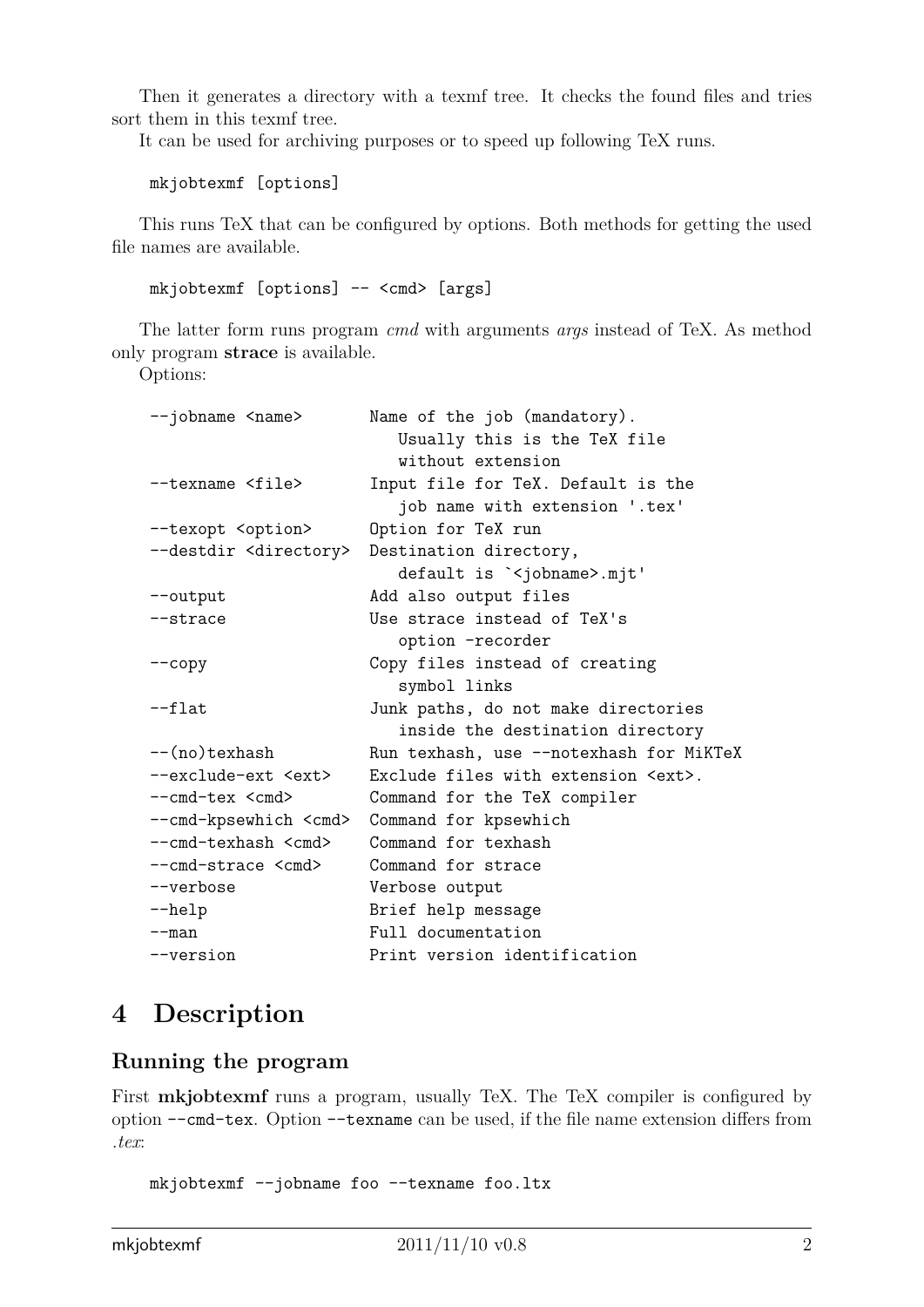<span id="page-2-1"></span>Even more complicate cases are possible:

mkjobtexmf --jobname foo --texname '\def\abc{...}\input{foo}'

If another program than TeX should be used (dvips, ...), then this program can be given after --:

mkjobtexmf --jobname foo -- dvips foo

### **File recording**

Two methods are available to get the used file names:

#### **Recorder of TeX**

Some TeX distributions (e.g. Web2C) support the option **-recorder** for its TeX compilers. Then the TeX compiler generates a file with extension *.fls* that records the used input and output files.

#### **Program strace**

This program traces system calls and signals. It is used here to log the used files.

### **Analyze and link/copy found files**

The result directory *jobname.mjt* is generated. Inside the result TEXMF tree is created. Each found file is compared against a list of paths of TEXMF trees. If a match is found, the file is linked/copied into the TEXMF tree. The list of paths is generated by program **kpsewhich**.

If the file cannot be mapped to a TEXMF tree and the file is a relative file name, then it is directly linked/copied into the result directory *jobname.mjt*. Absolute file names are not supported and neither paths with links to parent directories.

Symbolic links are created by default. The files are copied if option  $-\text{copy}$  is given or symbolic linking is not available.

## <span id="page-2-0"></span>**5 Options**

#### **--jobname=**<*jobname*>

It is the name of the job. '<*jobname*>.tex' serves as default for the TeX file and <*jobname*> is used for naming various directories and files. See section [§8.](#page-5-0)

#### **--texname=**<*name*>

The name of the TeX input file, if it differs from <*jobname*>.tex.

#### **--texopt=**<*opt*>

Additional option for the TeX compiler, examples are --ini or --shell-escape. This option can be given more than once.

#### **--destdir=**<*directory*>

Specifies the name of the destination directory where the result is collected. As default a directory is generated in the current directory with the job name and extension '.mjt'.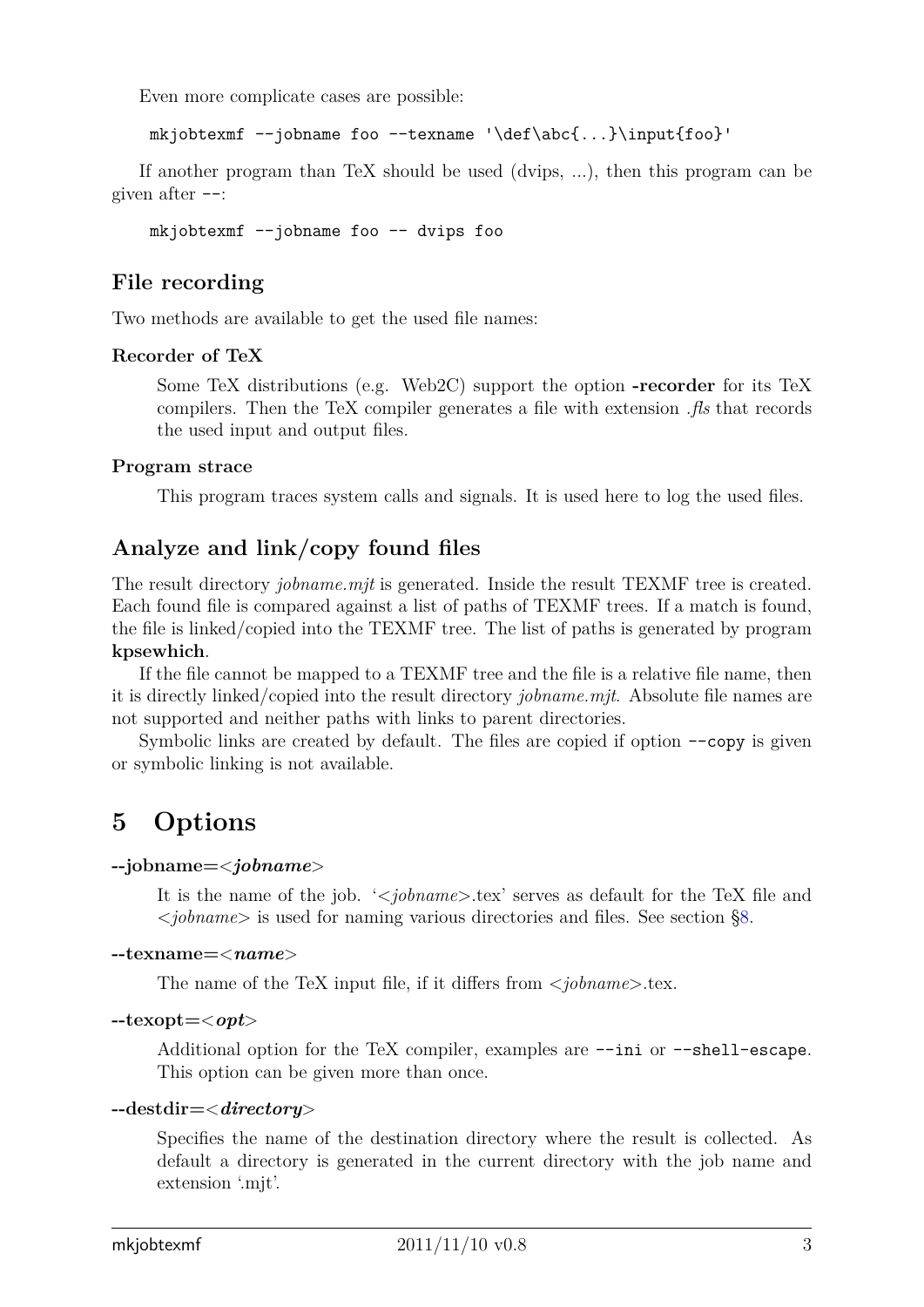#### **--output**

Also add output files.

#### **--strace**

Use method with program **strace**, see [§4.](#page-1-0)

#### **--copy**

Files are copied instead of creating symbolic links.

#### **--flat**

Files are linked or copied without path elements. The destination directory will contain a flat list of files or links without directory.

The files 'ls-R' and 'aliases' are ignored.

#### **--exclude-ext=**<*ext*>

Files with extension <*ext*> are excluded. The option can be given several times or a comma separated list of extensions can be used. Examples:

--exclude-ext aux --exclude-ext log --exclude-ext toc

is the same as

```
--exclude-ext aux,log,toc
```
#### **--(no)texhash**

As default the file 'ls-R' is generated in the 'texmf' tree, because this is the file name database that might be used in TeX Live. Because MiKTeX uses a different mechanism, its 'texhash' does not generate the 'ls-R' files and  $\neg$ -notexhash suppresses the call of 'texhash'.

#### **--cmd-tex=**<*cmd*>

Command for the TeX compiler. Default is pdflatex.

#### **--cmd-kpsewhich=**<*cmd*>

Command for kpsewhich.

#### **--cmd-texhash=**<*cmd*>

Command for updating the file name database of the generated texmf tree. Default is texmf.

```
--cmd-strace=<cmd>
```
Command for strace.

#### **--verbose**

Verbose messages.

#### **--help**

Display help screen.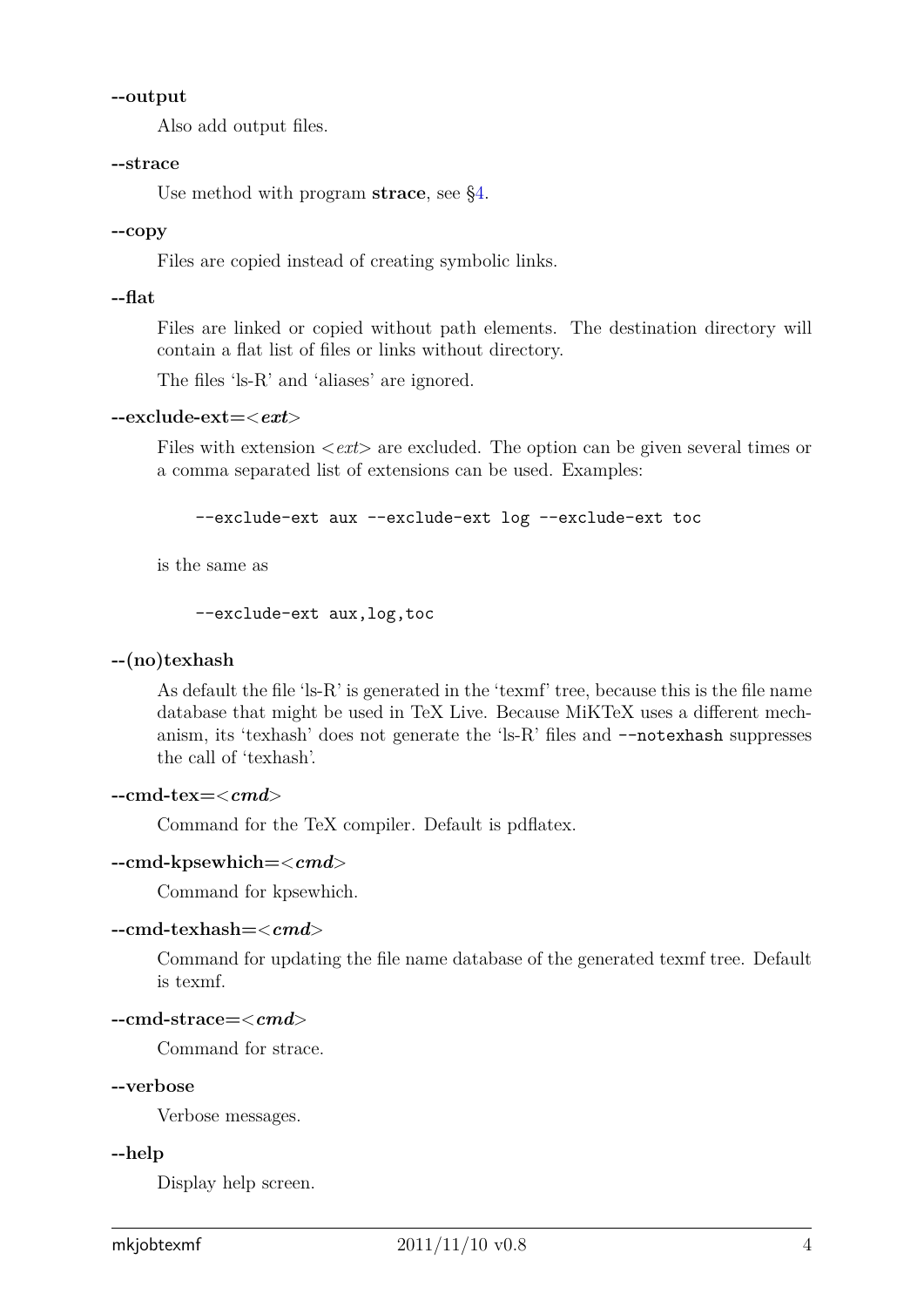#### <span id="page-4-2"></span>**-B(-man**>

Print manual page.

#### **--version**

Print version identification and exit.

## <span id="page-4-0"></span>**6 Examples**

TeX file *test.tex* using TeX's recorder method:

mkjobtexmf --jobname test

TeX file *test.tex* using LaTeX:

mkjobtexmf --jobname test --cmd-tex latex

Format generation:

```
mkjobtexmf --jobname test --texopt -ini --texname pdflatex.ini
```
Example, how the new texmf tree (Linux/bash) can be used:

TEXMF=!!test.mjt/texmf pdflatex test

Example for generating a zip archive (Linux/bash):

(cd test.mjt && zip -9r ../test .)

Example for generating a tar archive:

tar cjhvf test.tar.bz2 -C test.mjt .

## <span id="page-4-1"></span>**7 Unsolved issues, caveats, todos**

#### **Experimental software**

Options, defaults, how the program works might change in future versions.

#### *texmf.cnf*

Currently the method with **strace** records this files. TeX's recorder does not. Useful are *texmf.cnf* files for variable settings. Because we have just one TEXMF tree, the path sections should probably rewritten.

#### **Settings in environment variables**

They are not stored at all.

#### **Collisions**

The program uses one destination directory and at most one TEXMF tree for the result. However, the source files can come from different directories and TEXMF trees. Therefore name collisions are possible.

The program follows the strategy not to delete files in the destination directory. That allows to collect files from differnt runs. Thus collisions are resolved in the manner that the first entry that is made in the destination directory wins.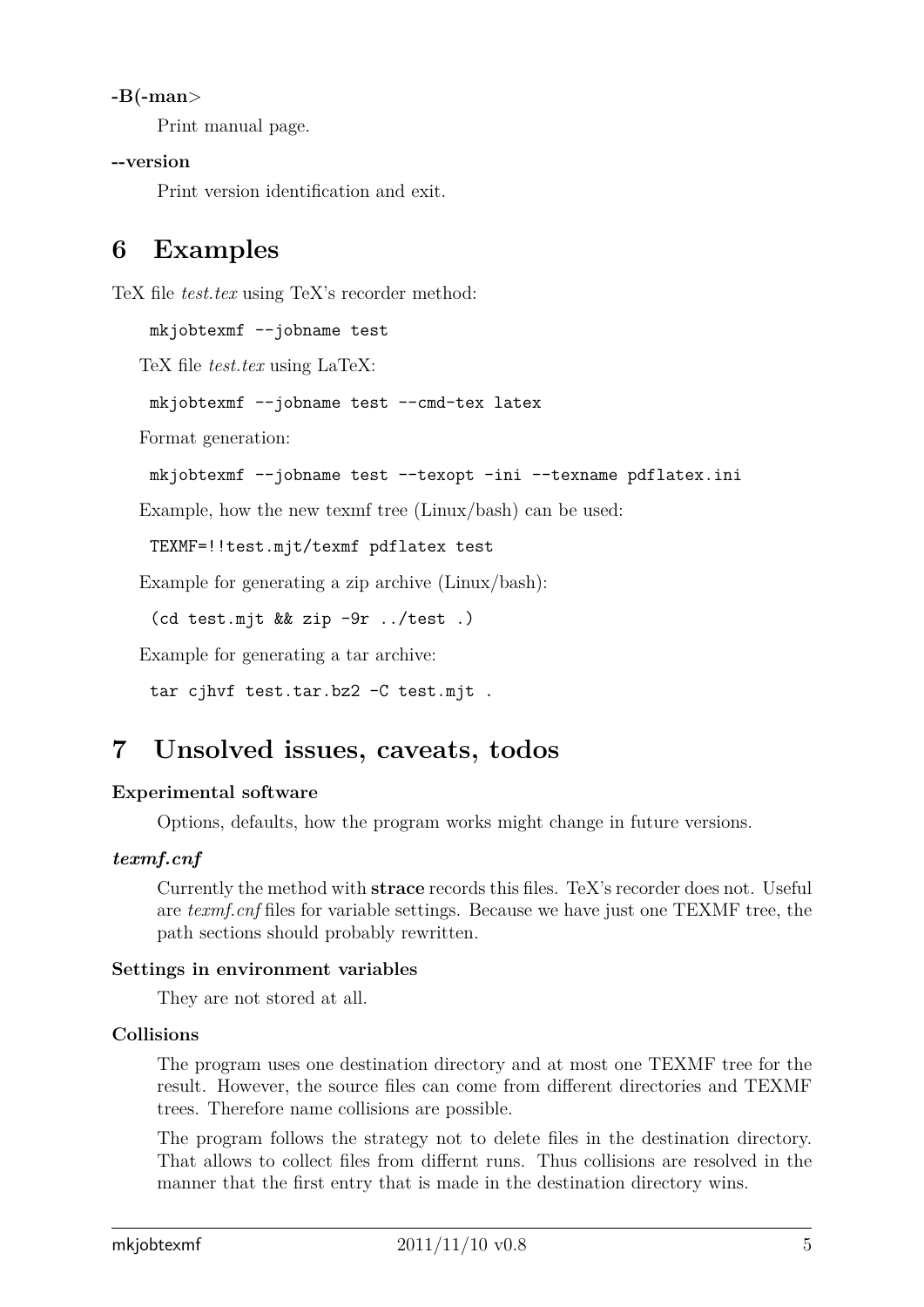#### <span id="page-5-4"></span>**Configuration file**

It would save the user from retyping the same options again and again.

#### **Uncomplete recording**

Bugs in TeX's file recording might result in incomplete file recording (e.g. pdfTeX 1.40.3 does not record .pfb and .pk files).

**...**

## <span id="page-5-0"></span>**8 Files**

#### <*jobname*>*.mjt/*

Directory where the resulting texmf tree and symbol links are stored. It can be changed by option --destdir.

#### <*jobname*>*.fls*

Name of TeX's recorder file.

#### <*jobname*>*.strace*

Log file where the result of **strace** is stored.

### <span id="page-5-1"></span>**9 Author**

Heiko Oberdiek, email: heiko.oberdiek at googlemail.com

## <span id="page-5-2"></span>**10 Copyright and license**

Copyright 2007, 2008, 2011 by Heiko Oberdiek.

This library is free software; you may redistribute it and/or modify it under the same terms as Perl itself (Perl Artistic License/GNU General Public License, version 2).

### <span id="page-5-3"></span>**11 History**

**2007/04/16 v0.1**

• First experimental version.

**2007/05/09 v0.2**

• Typo in option name fixed.

**2007/09/03 v0.3**

• New options: --copy, --flat, --destdir

**2007/09/04 v0.4**

• Bug fix in map files texmf.